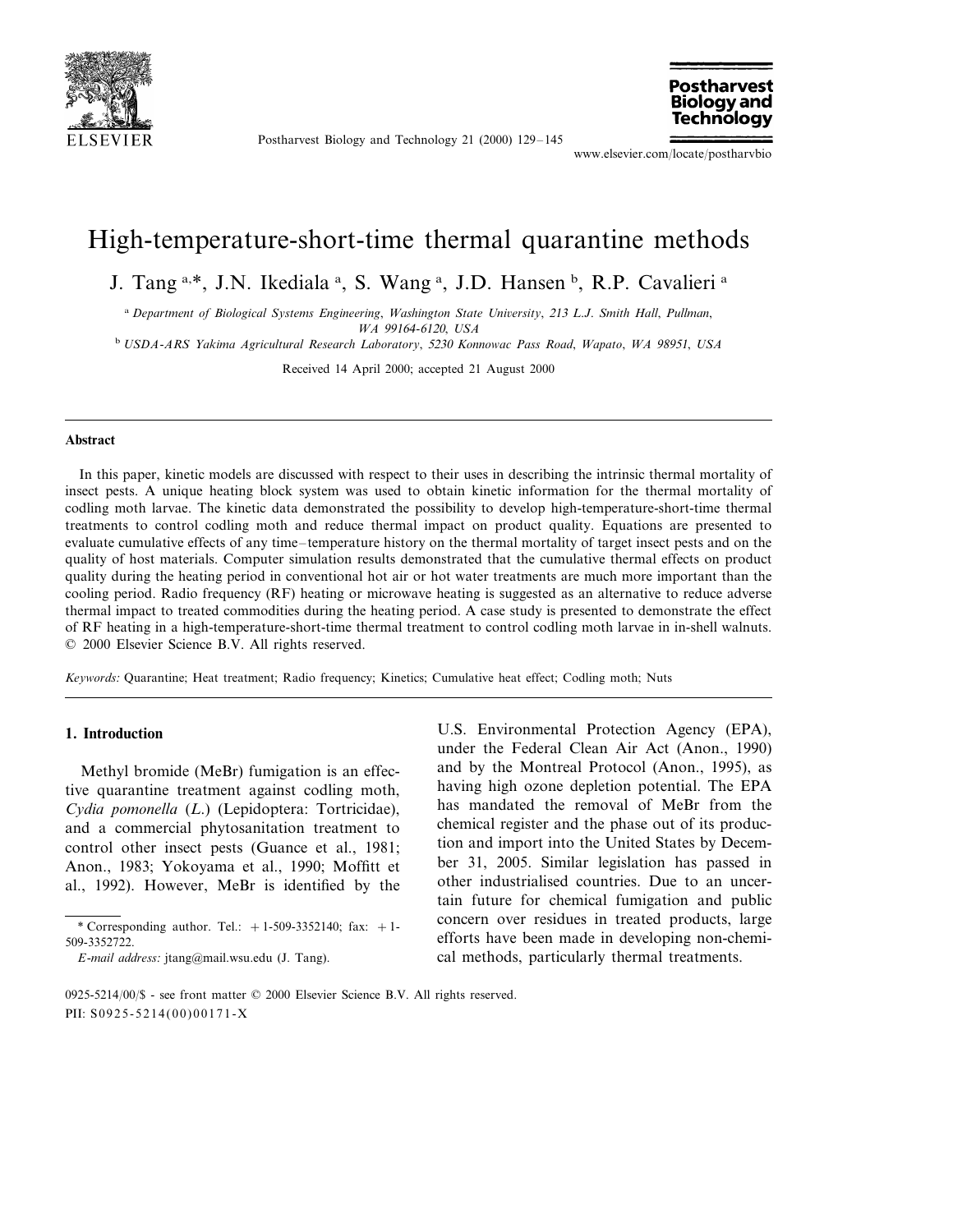It is a complex task to develop an effective thermal treatment that provides required quarantine security yet has minimum adverse effect on product quality. Systematic research to develop such a treatment protocol requires an understanding of the effects of heat on insect mortality and product quality. In this paper, we examine kinetic models with respect to their use in describing the intrinsic thermal mortality of insect pests. We use kinetic data for codling moth larvae to demonstrate the possibility of developing high-temperature-short-time thermal treatments to control codling moth and reduce thermal impact on product quality. We discuss the inherent limitations of conventional hot air or hot water treatments based on their cumulative thermal effects on insect mortality and product quality. Then we present the results of a case study in which radio frequency energy was used in a high-temperatureshort-time thermal treatment to control codling moth in in-shell walnuts.

# **2. Strategy for developing thermal quarantine treatments**

Developing effective thermal treatments to control insects in fruits or nuts is a complicated task that involves entomology, engineering and fruit physiology. An important key to the development of successful thermal quarantine treatments is to balance complete kill of insects with minimised thermal impact on product quality. The effectiveness for developing thermal treatment protocols, therefore, depends upon three important components: (1) knowledge of thermal susceptibility of targeted insects; (2) engineering principles that govern thermal energy delivery methods; and (3) understanding of thermal effects on product quality. It is essential to have a clear knowledge of the intrinsic thermal susceptibility of insects independent of thermal energy delivery methods. Knowledge of the minimum required thermal energy to kill insects over a relatively large range of temperatures should provide flexibility for the design of thermal processes. Equally important is an understanding of fundamental engineering principles that govern various means to transfer energy to

and within host commodities. Information for the thermal resistance of targeted insects needs to be combined with fundamental heat transfer theories and product quality data to develop effective thermal treatment protocols that deliver required energy to control target insects while minimising adverse impact on the quality of the treated commodities.

### **3. Thermal susceptibility of codling moth**

Different methods have been used to study and analyse thermal resistance of insects. Probit analysis is a commonly used method. This analysis is based on the assumption that the frequency of individual deaths in an insect population under constant temperatures follows standard normal distribution over time. Although probit analysis is effective to confirm quarantine treatments (e.g. probit 9 criteria or 99.9968% mortality), it may not be suited for developing thermal methods. The analysis does not give kinetic data for insect mortality and does not provide sufficient information from which an optimal temperature–time combination can be chosen to reduce food quality loss.

# 3.1. *Thermal kinetic models*

The food industry has long been working on preservation technologies to kill pathogenic and spoilage bacteria and to minimise adverse thermal impact on food quality. The success of those developments relied heavily on the theory of thermobacteriology which provides an understanding of how bacteria respond to heat. Most important concepts in this theory are the *D* and *z* values determined from thermal death time (TDT) lethality curves for thermally inactivating pathogens (Stumbo, 1973). Those concepts are based on the observation that mortality of micro-organisms at a given temperature follows a logarithmic constant rate:

$$
log N = log N_0 - \frac{t}{D}
$$
 (1)

where  $N_0$  and  $N$  are the initial and surviving number of bacteria after heat treatment, respec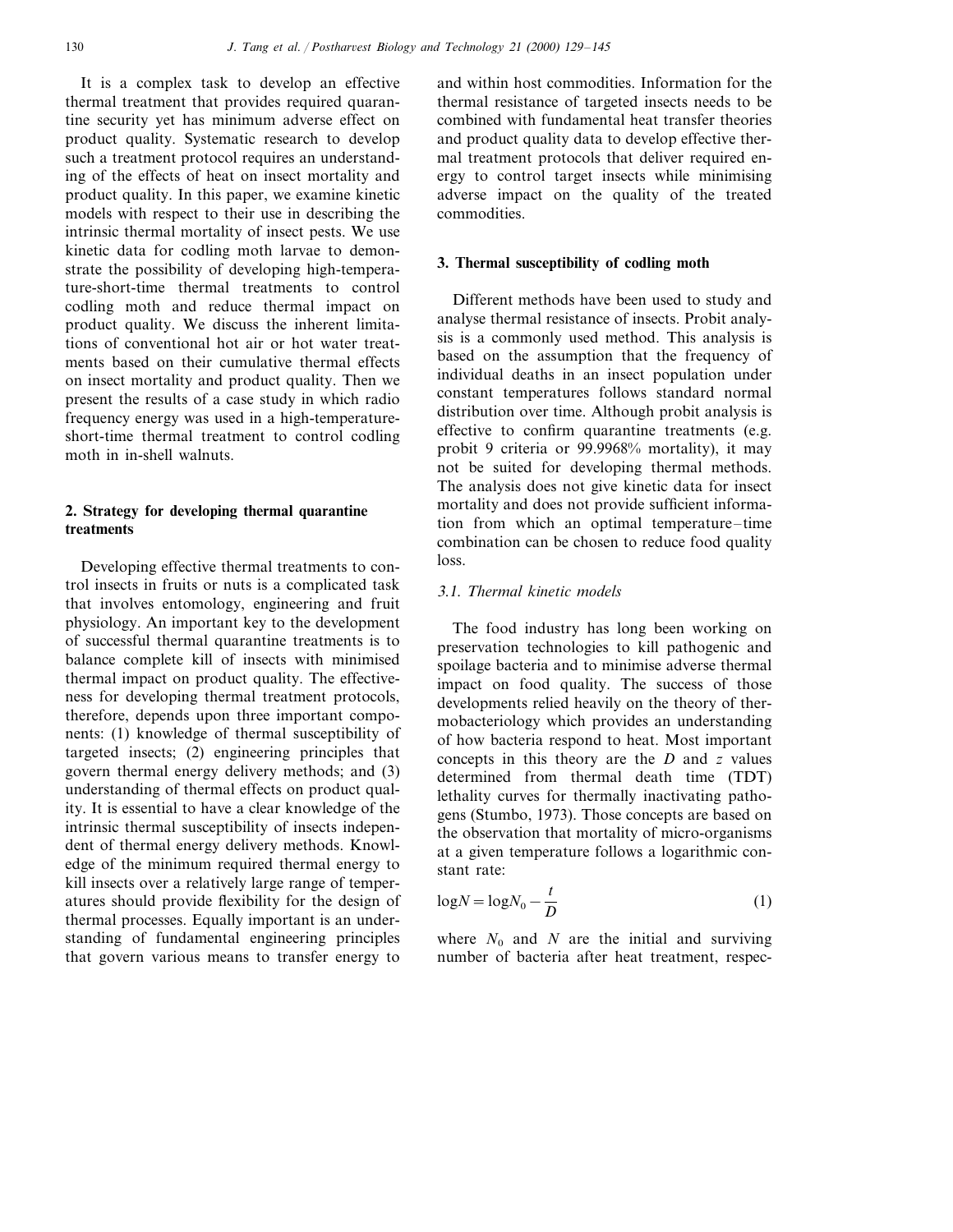tively, and *t* is the treatment time (min). The susceptibility of bacteria to heat at a specific temperature is characterised by the value of *D*, the time (min) required to obtain one log reduction (tenfold reduction) in the bacterial population. The sensitivity of thermal susceptibility of bacteria to temperature change is characterised by a *z* value (the degree of temperature increase to result in one log reduction in *D* value). That is:

$$
z = \frac{T_2 - T_1}{\log D_{T_1} - \log D_{T_2}}
$$
 (2)

where  $D_T$  represents value of *D* measured at temperature *T*, and  $T_1$  and  $T_2$  are two different temperatures.

Alternatively, changes in bacteria population *N* can be expressed as a first order kinetic model:

$$
\frac{\mathrm{d}N}{\mathrm{d}t} = -kN\tag{3}
$$

where  $k$  is the rate constant (min<sup>-1</sup>). Value of  $k$ changes with temperature, following an Arrhenius relationship:

$$
k = k_{\text{ref}} e^{(-E_a/R)((1/T) - (1/T_{\text{ref}}))}
$$
(4)

where *T* is absolute temperature  $(K)$ ,  $k_{ref}$  is the reaction rate constant at the reference temperature  $T_{ref}$ ,  $E_a$  is the activation energy (J/mol), and *R* is the universal gas constant  $(8.314 \text{ J/mol K})$ .

The *D* and *z* values from the TDT curves are related to first order kinetic parameters  $k$  and  $E_a$ . These relationships are:

$$
D = \frac{2.303}{k} \tag{5}
$$

and

$$
E_{\rm a} = \frac{2.303RT_{\rm min}T_{\rm max}}{z} \tag{6}
$$

where  $T_{\text{min}}$  and  $T_{\text{max}}$  are the minimum and maximum temperature  $(K)$  of a test range, respectively. That is, the *D* and *z* values in the theory of thermobacteriology can be calculated from the value of rate constant and activation energy in the classic reaction kinetic theory, or vice versa.

Once the *D* and *z* values, or  $k$  and  $E_a$  values, for a target bacterium are determined, the cumulative temperature–time effect of a thermal treatment with a known temperature–time history on reduction of the bacteria can then be predicted with good accuracy. This method has been the basis for calculating the thermal processing times for commercial food thermal processes (Stumbo, 1973). The theory and concepts evolved from the TDT curves and the classic thermal kinetic model for describing thermal mortality of bacteria may be readily used to study thermal mortality of insects. Thomas and Mangan (1997) critically reviewed several models for Mexican fruit flies. They recommended the use of thermal kinetic models for estimating quarantine treatment levels to develop new treatment methods, and recommended use of the traditional probit analysis for validation tests. They demonstrated that the thermal kinetic model reliably describes death kinetics of Mexican fruit flies subjected to constant temperatures. Jang (1986, 1991) also discussed the advantages of kinetic models for determining the heat treatment kinetics of fruit flies. In general, knowledge of the fundamental kinetics for the thermal death of insects will allow the prediction of lethal times over a range of temperatures.

A significant advantage of the thermal kinetic model or the use of *D* and *z* values over the probit analysis is the ability to predict the efficacy of a thermal process based on time–temperature history in host materials (see Section 3.2 and Section 4.1). At low temperatures, a lag or shoulder, however, often preceded the logarithmic order reduction in tests with micro-organisms. The shoulder section decreases with increasing temperature (King et al., 1979). Similar deviations from logarithmic order were reported for insects (Jang, 1986, 1991). The deviations, however, become less important at high temperatures ( $\geq 45^{\circ}$ C) and long periods of exposure time (Jang, 1991).

# 3.2. Calculation of cumulative time-temperature *effects based on kinetic information*

In thermal treatments, temperature within fruit changes with time. The time–temperature history in fruit depends on methods of heating and cool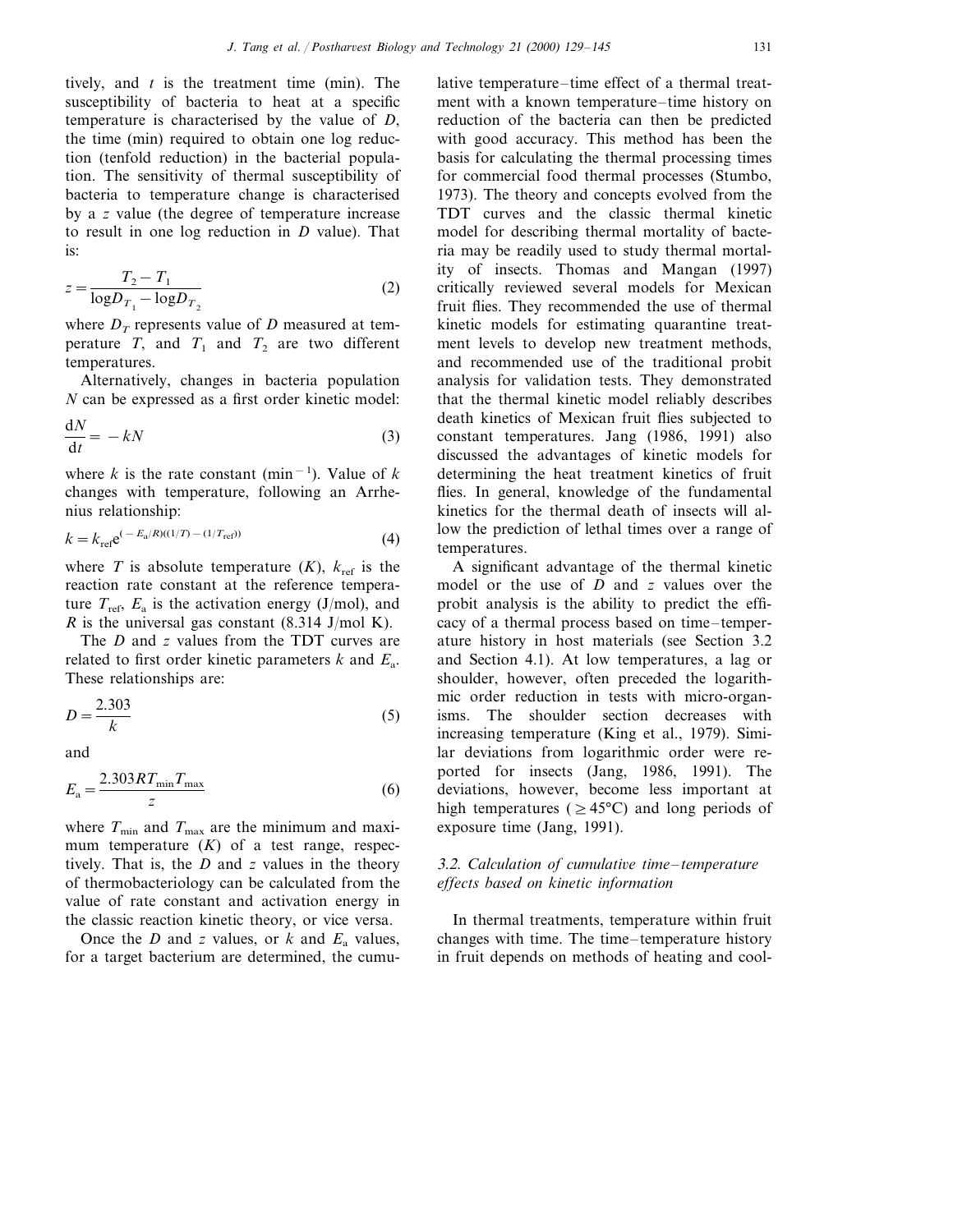ing. When developing optimised thermal treatments, it is important to be able to compare the effectiveness of different treatments. This can be done by calculating the cumulative thermal effect for a given treatment, based on kinetic data for the thermal mortality of target insects and for product quality losses.

Given a time–temperature history of  $T(t)$ , the cumulative thermal mortality of this treatment can be calculated to an equivalent length of time,  $M_{\text{ref}}$  minutes, at a reference temperature  $T_{\text{ref}}$  by using the following relationship:

$$
M_{\rm ref} = \int_0^t 10^{-(T(t) - T_{\rm ref})/z} dt
$$
 (7)

where  $T(t)$  is the time–temperature history obtained by real-time measurements, *z* value is from TDT studies of thermal mortality of target insect pests, and *t* is time. Detailed description of this relationship can be found in Stumbo (1973) for thermal mortality of micro-organisms. The above integration can be carried out analytically if the mathematical expression for  $T(t)$  is available, or numerically (e.g. using a spreadsheet) when the *T*(*t*) is defined only by experimental measurements.

Similar calculations can be made to evaluate the impact of a thermal treatment to quality, if kinetic information for quality losses due to thermal treatments is available:

$$
Q_{\rm ref} = \int_0^t 10^{-(T(t) - T_{\rm ref})/z} dt
$$
 (8)

where the value for *z* is for quality. *z* value varies between 17 and 45°C for overall sensory quality, texture and color changes in foolds (Holdsworth, 1997). But it is normally taken as 33°C for calculations in canning operations (Rao and Lund, 1986; Taoukis et al., 1997). No *z* value has been reported for quality changes of fresh fruits and nuts during thermal treatments against insect pests. But we used  $z = 33^{\circ}\text{C}$  in this paper to demonstrate its use in evaluating the influence of heat treatments on quality.

The equivalent minutes at a reference temperature  $T_{ref}$  for insect mortality,  $M_{ref}$ , and for fruit quality,  $Q_{\text{ref}}$ , can be used in combination with standard thermal-death-time (TDT) curves to compare the effectiveness of a particular treatment. Information on TDT curve and *z* value for 5th instar codling moth is given in Section 3.5. Since our research activities have been focused on control of codling moth in fresh fruits and nuts, our following discussions on insect thermal mortality will be mostly limited to codling moth.

### 3.3. *Thermal mortality data for codling moth*

Several researchers have reported thermal mortality of codling moth instars (Yokoyama et al., 1991; Neven, 1994; Neven and Rehfield, 1995; Neven and Mitcham, 1996; Ikediala et al., 2000a). Yokoyama et al. (1991) reported that the 5th instar is the most heat tolerant developmental stage of the codling moth. A summary of reported mortality for 5th instar codling moth is shown in Table 1.

As shown in Table 1, different experimental methods were used to assess the thermal mortality of codling moth. There seems to be a lack of a consistent method to obtain experimental data that truly reflect the intrinsic insect susceptibility when subjected to heat. The reported thermal mortality information for codling moth was often confounded with heat transfer phenomena. Furthermore, information is lacking on codling moth heat resistance for short time  $(< 6$  min) heat treatments. Furthermore heating rate is believed to have a significant effect on insect mortality rates (Neven, 1998a,b).

# 3.4. *Limitation of reported methods for insect thermal mortality*

Several experimental methods are reported to characterise the effect of thermal treatment on insect pests. Direct hot water bath immersion is a commonly used technique (Hayes et al., 1984; Jang, 1986; Yokoyama et al., 1991; Thomas and Mangan, 1997). For example, Thomas and Mangan (1997) and Jang (1986) placed fruit fly larvae in mesh bags (150 or 30 ml) and immersed the bags in a water bath at selected temperatures. This method results in almost instantaneous wetheating of the insects, which may not be similar to hot air treatments, or even water dip treatment of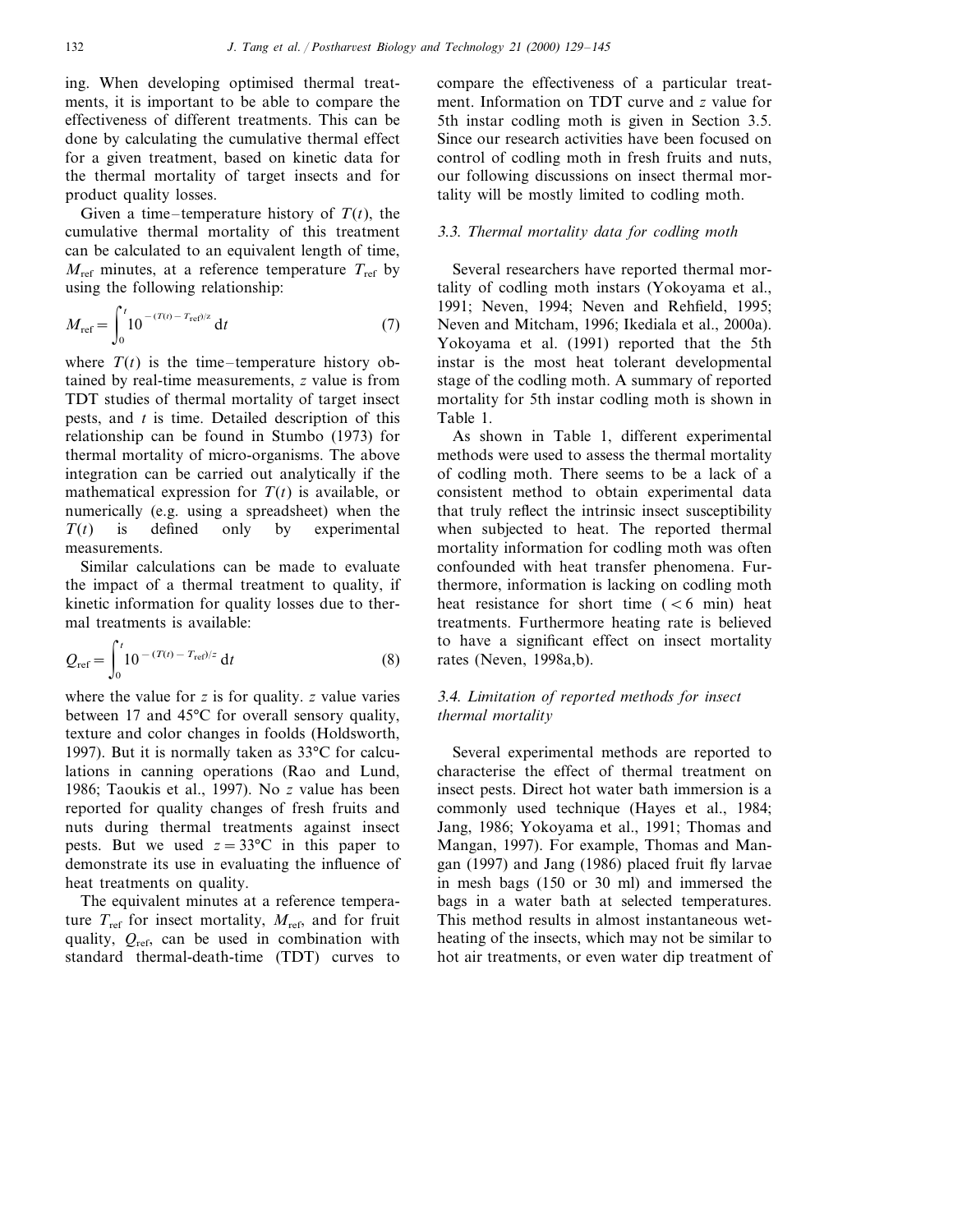actual commodities where air pockets may exist around the insect. Direct contact of insects with water at elevated temperature may lead to drowning of the insects (Hansen and Sharp, 1998, 2000). Other researchers used an indirect immersion method. For example, Neven (1994) and Yokoyama et al. (1991) placed codling moth larvae in glass vials (7.5 and 15 ml, respectively) before heating in water baths. With these methods, the actual heating rates of insects decrease with time due to the decreasing temperature difference between the heating medium and the insects.

Another common method to determine thermal mortality characteristics of insects is to heat infested commodities to a selected temperature and hold the commodities for pre-determined times. Information from those experiments is only applicable to the tested products and the specific test

conditions. It is, thus, difficult to extract true information for the susceptibility of the insects to heat, because the experimental data are confounded with the effects of heat transfer, which in turn is dependent on the heating methods, thermal properties and size of the products, as well as position of insects in the host material. Furthermore, a large amount of the reported data is in the form of  $LT_{95}$  (min) or  $LT_{99}$  (min), which demonstrates relative thermal susceptibility of insects, but cannot be used directly in combination with fundamental heat transfer theory to develop thermal treatment protocols.

# 3.5. *Thermal block system and thermal kinetic data for codling moth larvae*

An experimental heating block system was developed at Washington State University (WSU) to

Table 1

Thermal tolerance of codling moth fifth-instars

|    | Temperature (°C) Medium and heating methods              | $100\%$ mortality<br>(min) | Source                    |
|----|----------------------------------------------------------|----------------------------|---------------------------|
| 45 | 15 ml vials (constant temperature water bath) $\rm^c$    | > 55                       | Yokoyama et al. (1991)    |
|    | 0.48 L jars (walk-in chamber) <sup>d</sup>               | $1440^{\rm a}$             | Soderstrom et al. (1996)  |
|    | Infested cherries <sup>e</sup>                           | 60                         | Neven and Rehfield (1995) |
|    | Infested cherries (in test chamber) <sup>f</sup>         | 124 <sup>b</sup>           | Neven and Mitcham (1996)  |
| 46 | 15 ml vials (water bath) $\rm ^c$                        | > 55                       | Yokoyama et al. (1991)    |
|    | In artificial diet and thinning apples <sup>g</sup>      | 480                        | Neven and Rehfield (1995) |
|    | 7.5 ml vials (temperature ramp water bath) <sup>h</sup>  | 97                         | Neven et al. (1996)       |
| 47 | 15 ml vials (constant temperature water bath) $\rm^c$    | 25                         | Yokoyama et al. (1991)    |
| 48 | 15 ml vials (constant temperature water bath) $\rm^c$    | 10                         | Yokoyama et al. (1991)    |
|    | 7.5 ml vials (temperature ramp water bath) <sup>h</sup>  | 177                        | Neven et al. (1996)       |
|    | 7.5 ml vials (temperatue ramp water bath) $i$            | 73                         | Neven et al. (1996)       |
| 49 | 15 ml vials (constant temperature water bath) $\text{c}$ | 7.5                        | Yokoyama et al. (1991)    |
| 50 | 15 ml vials (constant temperature water bath) $\rm^c$    | 4                          | Yokoyama et al. (1991)    |
| 51 | 15 ml vials (constant temperature water bath) $\rm^c$    | 3                          | Yokoyama et al. (1991)    |

<sup>a</sup> Time to achieve a probit 9.<br><sup>b</sup> Time to achieve  $LT_{99}$ .

 $\degree$  Heating rate not reported, 44–112 5th instars each treatment.

<sup>d</sup> Heating rate not reported, 100–125 diapausing larvae each treatment.

<sup>e</sup> Quoted by Neven and Rehfield (1995) as unpublished data for 5th instar at heating rate, 4.4°C/min, number of insects and heating method not reported.

<sup>f</sup> Heating rate of the air in test chambers,  $1.66^{\circ}$ C/min, 200 5th instars each treatment.

<sup>g</sup> Heating rate of moist hot air in a test chamber,  $4^{\circ}C/h$ , 28 days of cold storage at 0–2 $^{\circ}C$ , 240 larvae each treatment.

<sup>h</sup> The temperature ramp rate was set to simulate heating of apples in moist air in a test chamber, heating rates not reported, 500 5th instars each treatment.

<sup>i</sup> The temperature ramp rate was set to simulate heating of apples in vapour forced air in a test chamber, heating rates not reported, 500 5th instars each treatment.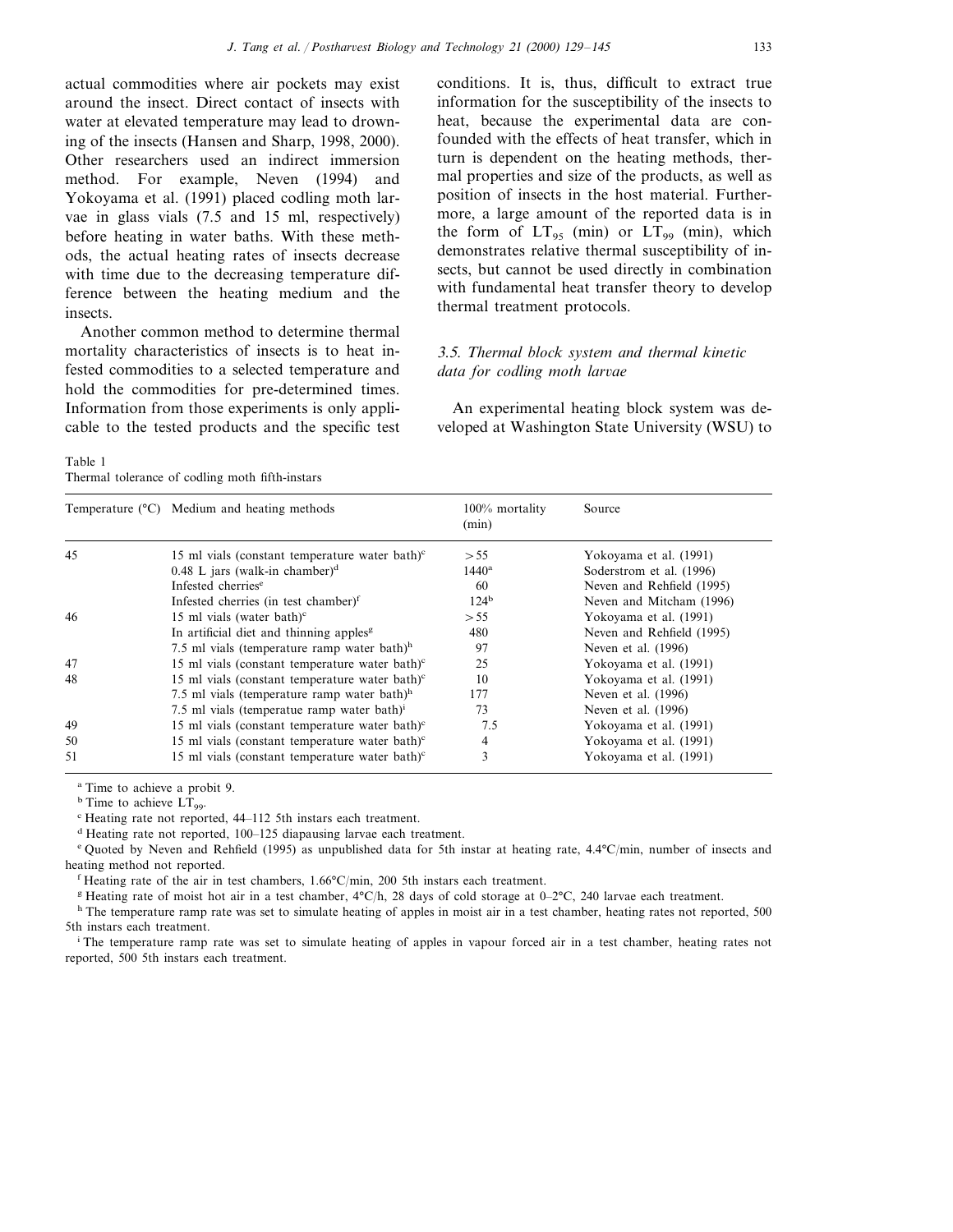

Fig. 1. Temperature of the WSU heating block at different heating rates (Ikediala et al., 2000a).

study thermal susceptibility characteristics of insects. The heating system consists of two metal blocks with heating pads capable of producing from 0.2 to 28°C/min heating rates. An aluminium plate with four square openings is sandwiched between the two metal blocks to form compartments, each capable of holding several insects. The thickness of the sandwiched plates can be adjusted for different insect size to ensure direct contact between insects and metal blocks during heating tests. With a solid state relay and a data acquisition system, the block temperatures can be controlled to increase to the desired set point within  $\pm 0.3$ °C at selected heating rates (Fig. 1). The data acquisition software displays the real time data to enable monitoring and confirmation of treatment heating rate, set point temperature, and holding time. An engineering analysis of the heating block system shows that for fifth instar codling moth (12–20 mm long and 2.0–2.5 mm wide), the temperature differential (lag) between the block and the centre of insect body was less than 0.2°C and 0.6°C at the 5°C/ min and 20°C/min heating rates, respectively, 30 seconds after reaching the selected holding temperature. Detailed information on this system is reported elsewhere (Ikediala et al., 2000a).

With the WSU test system, the effect of heating rate on thermal lethality and the thermal death time (TDT) kinetics of insects can be determined, since heating rate is believed to have a significant effect on insect metabolism and on the physiological adjustment to the heat treatment (Evans, 1986; Neven, 1998a,b). Neven (1998a) reported that at slow heating rates, insect larvae must be exposed to the final temperature for a longer period of time to achieve 95% mortality. Knowledge of the effect of a fast heating rate is needed when developing RF and microwave treatments.

The WSU system was used to subject fifth instar codling moth to various combinations of temperature–time treatments to study the thermal mortality characteristics (Fig. 2). The dashed line (TDT curve) in Fig. 2 defines the boundary for 100% mortality in the upper right region for 200 insects. This line presents a semi-logarithmic relationship between minimum time and temperature combinations to achieve more than 2.3 log reduction ( $> 2.3$  *D* reduction) of fifth instar codling moth larvae. A probit 9 process is equivalent to a 4.5 *D* reduction  $\log(1 - 0.999968) \approx 4.5$ . That is, doubling the treatment time on the TDT curve in Fig. 2 for each temperature  $(2 \times 2.3D = 4.6D)$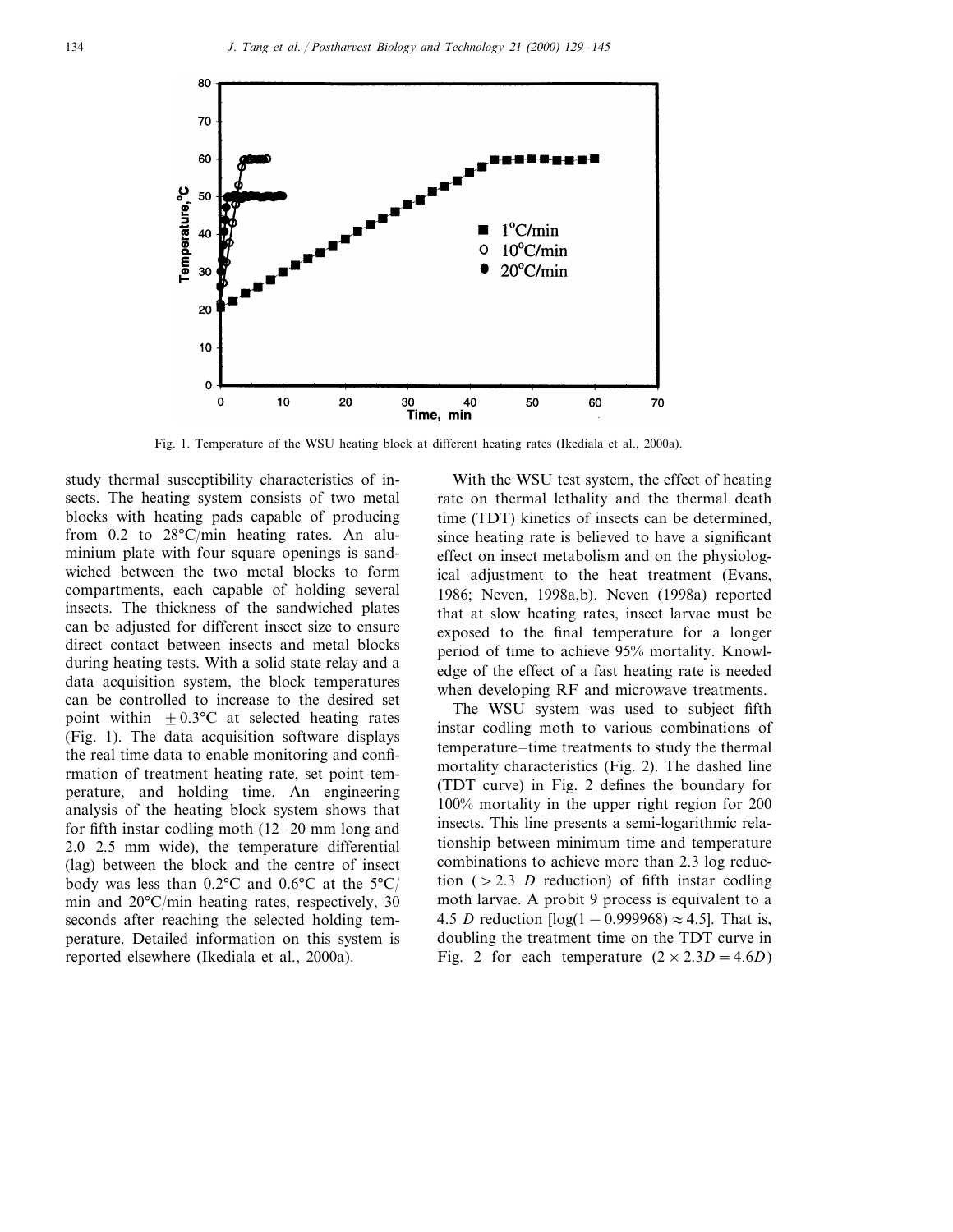would lead to a better than probit 9 efficacy. For example, based on Fig. 2, we expect that holding fifth instar codling moth larvae at 52°C for 4 min or 54°C for 1.2 min would lead to more than probit 9 efficacy.

The *z* value for the fifth-instar codling moth was determined from the graph in Fig. 2 to be  $4^{\circ}$ C, and the activation energy  $(E_{a})$  was estimated to be 499 kJ/mole based on Eq. (6). This activation energy is slightly greater than that for thermal inactivation of pathogenic microbial spores  $(E_a = 210 - 350 \text{ kJ/mole};$  Lund, 1977), and much greater than for softening of texture or lipid oxidation (e.g.,  $E_a = 100 \text{ kJ/mole or } z = 33^{\circ}\text{C}$ ; Rao and Lund, 1986; Taoukis et al., 1997). Therefore, codling moth larvae are much more sensitive to increase in treatment temperature than is fruit quality.

Similar to an insect thermal death time curve, a quality curve may also be plotted that defines a region in which the quality of the commodity will not suffer when it is treated below different combinations of temperature and time. Because the activation energy for quality changes is generally smaller than that of insect mortality (e.g.  $E_a = 100$ kJ/mole for texture softening, Rao and Lund, 1986; Taoukis et al., 1997), the slope of this quality curve should be smaller than that of the insect mortality curve (Fig. 3). The exact location and the slope of this curve depends on the commodity. The overlap between the lower region of the quality curve and upper region of the insect mortality curve defines the potential for developing thermal quarantine treatments. This region highlights the need to develop high-temperatureshort-time (HTST) processes to provide desired lethality to insects yet avoid adverse impact on product quality.

#### **4. High-temperature-short-time treatments**

The concept of a high-temperature-short-time (HTST) process is used extensively in the food industry to minimise thermal degradation of processed foods. For example, HTST processes are



Fig. 2. Thermal-death-time (TDT) curve for 5th instar codling moth larvae at 20°C/min heating rate. Each point represents 200 larvae. The dashed line defines the boundary for 100% mortality in the upper right region (from Ikediala et al., 2000a). *z* value indicates the temperature increase corresponding to a log reduction in time.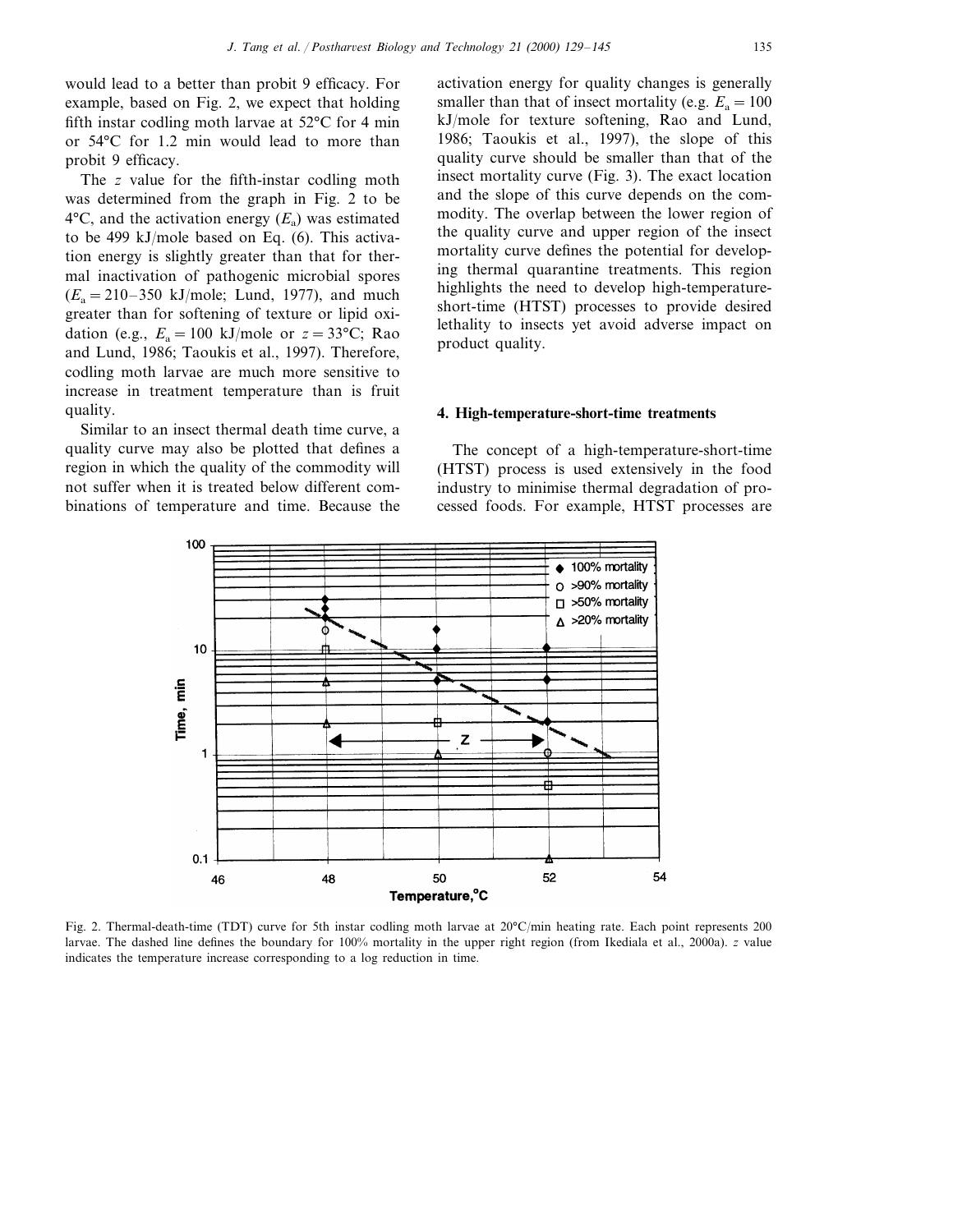

Fig. 3. Hypothetical commodity quality curve and insect mortality curve that define possible region for developing high-temperatureshort-time quarantine thermal treatments.

used in commercial pasteurisation and sterilisation to kill pathogenic micro-organisms in foods and result in better quality retention (Lund, 1977; Ohlsson, 1980). A similar concept can be used for the development of thermal treatments to control insect pests. The potential for successful development of an effective HTST thermal treatment to control insects and to minimise detrimental thermal effects on the host products relies on the differences in the temperature-dependent kinetics for insect mortality and quality degradation. The activation energy for softening of plant tissues and lipid oxidation is about 100 kJ/mole (or  $z = 33$ °C, Rao and Lund, 1986; Taoukis et al., 1997). Based on Eq. (4) and the value of  $E_a$ , it was estimated that every 10°C increase in treatment temperature would lead to a 3-fold increase in the rate of quality loss. For mortality of codling moth, on the other hand, the activation energy is estimated to be 499 kJ/mole. Using this value of  $E_a$  in Eq. (4), we expect that a temperature increase from 44 to 54°C will increase the thermal lethal effect 300-fold. That is, 1/300 of the time is needed at 54°C as compared to at 44°C to achieve

the same lethality. Thus, a thermal treatment at 54°C equivalent in insect thermal mortality as 44°C would reduce quality loss by a factor of 100  $(=300/3)$ . For codling moth, an effective HTST treatment may be developed at temperatures between 50 and 54°C.

Based on experiments conducted at 50 and 51°C, Yokoyama et al. (1991) also concluded that high temperatures and short treatment times might be suitable for control of codling moth in stone fruit and nuts. The potential for HTST processes will depend on how thermal energy is delivered to the insects in the host materials.

# 4.1. Conventional thermal treatments for HTST *processes*

Thermal treatment methods using hot water, vapor or hot air have been investigated extensively as alternatives to MeBr fumigation (Sharp et al., 1991; Yokoyama et al., 1991; Moffitt et al., 1992; Neven, 1994; Neven and Rehfield, 1995). Varying degrees of efficacy have been reported using different thermal treatments alone or in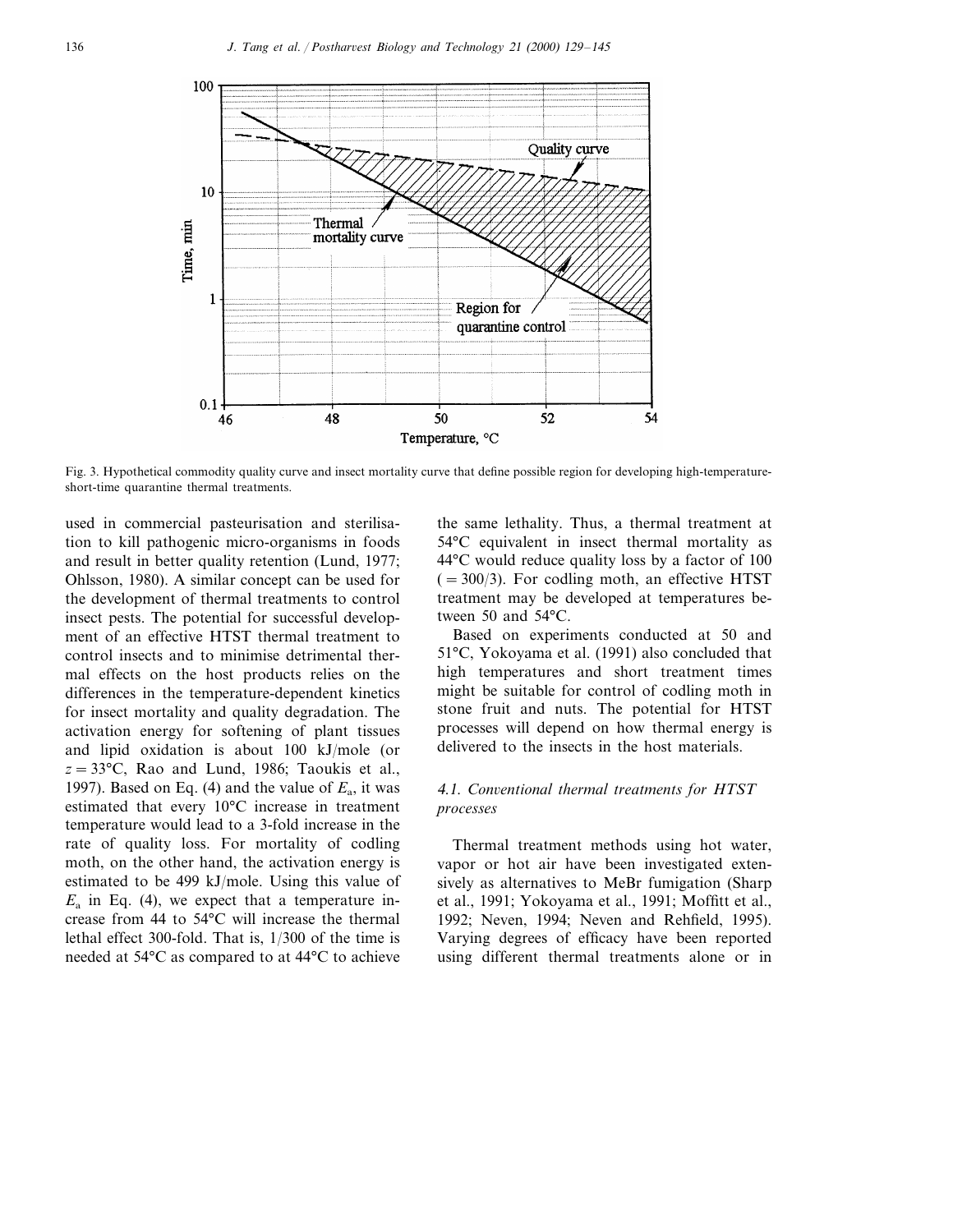combination with cold or controlled atmosphere storage conditions (Toba and Moffitt, 1991; Sharp, 1993; Neven and Mitcham, 1996; Neven et al., 1996; Soderstrom et al., 1996). Larvae usually bore into fruits or nuts in shells to feed on the centre flesh, seeds or kernels. Thus, the commodity centre must be heated to desired temperatures during the thermal treatment. However, a common difficulty with conventional heating methods is the slow rates of heat transfer that often led to long treatment times (Hansen, 1992). Prolonged heating may be detrimental to the quality of treated products, and may not be practical in industrial applications.

The conventional heating consists of convective heat transfer from the heating medium to the fruit surface and conductive heat transfer from the surface to the core. A clear understanding of those heat transfer processes is necessary in order to appreciate the limitations of conventional heat methods as HTST processes.

For conventional heating, air or water is the source of thermal energy. Thermal energy is transferred from the heating medium to the fruit surface  $(r = r_0)$  by convection as described by the following equation:

 $-K\frac{\partial T}{\partial r}|_{r=r_0}$  =  $h[T(r_0,t)-T_e]$ <br>Heat flow from fluid Heat flow into fruit (Convection to heat fruit surface) (9)

where *K* is thermal conductivity of fruit ( $W/m^{\circ}C$ ), *h* is the surface heat transfer coefficient ( $W/m^{20}C$ ), *r* is the radial coordinate (m),  $r_0$  is the fruit radius, *T* is the fruit temperature ( $^{\circ}$ C), and  $T_e$  is the fluid temperature (°C). According to the above relationship, heat flow from the medium to the fruit surface is proportional to the surface heat transfer coefficient, *h*, and temperature difference between the medium and fruit surface. The value of *h* may vary from 6 W/m<sup>2o</sup>C in still air to 30 W/m<sup>2o</sup>C in moving air, to  $1200 - 6000$  W/m<sup>2o</sup>C in circulating water (Earle, 1983). Therefore, increasing air speed or using circulating water can increase thermal energy transfer at the fruit surface.

Once the thermal energy is transferred to the fruit surface, this energy is further moved into the fruit interior by conduction. For spherical fruits such as cherries, apples, and oranges, heating rate at various locations within the fruit is a function of radial position (*r*) and treatment time (*t*). This function is governed by a general heat transfer equation in spheres:

$$
\rho C_{\mathbf{p}} \frac{\partial T}{\partial t} = K \left( \frac{\partial^2 T}{\partial^2 r} + \frac{2}{r} \frac{\partial T}{\partial r} \right) + \sum_{\text{Heat generation}}
$$
\n
$$
\text{Heating rate} \qquad \text{Heat conduction within fruit} \qquad (10)
$$

where  $C_p$  is fruit specific heat capacity (J/kg<sup>o</sup>C), *Q* is additional heat generation within the fruits (W/m<sup>3</sup>), and  $\rho$  is fruit density (kg/m<sup>3</sup>). *Q* is zero when fruits are subjected only to conventional heat treatments and when heat generation due to respiration is neglible. Heat conduction within fruits, as represented by the first term on the right hand side of Eq. (10), is small due to a relatively small thermal conductivity value for fruits ( $K \approx$ 0.5 W/m<sup>o</sup>C, as compared to 50–400 W/m<sup>o</sup>C for metals). As a result, the heating rate at the core of a fruit can be very small, especially for large fruits such as apples.

To demonstrate the influence of heating medium and fruit size on rate of heating in the core of fruits, computer simulation results are presented in Fig. 4 and Fig. 5 for apples and cherries, respectively. The simulation program was validated with analytical solutions and experimental results. The physical properties used for the simulation are from the literature (Incropera



Fig. 4. Simulated core temperatures of an apple  $(d=8 \text{ cm})$ diameter) when heated by water or air (*u* in the legend represents air speed).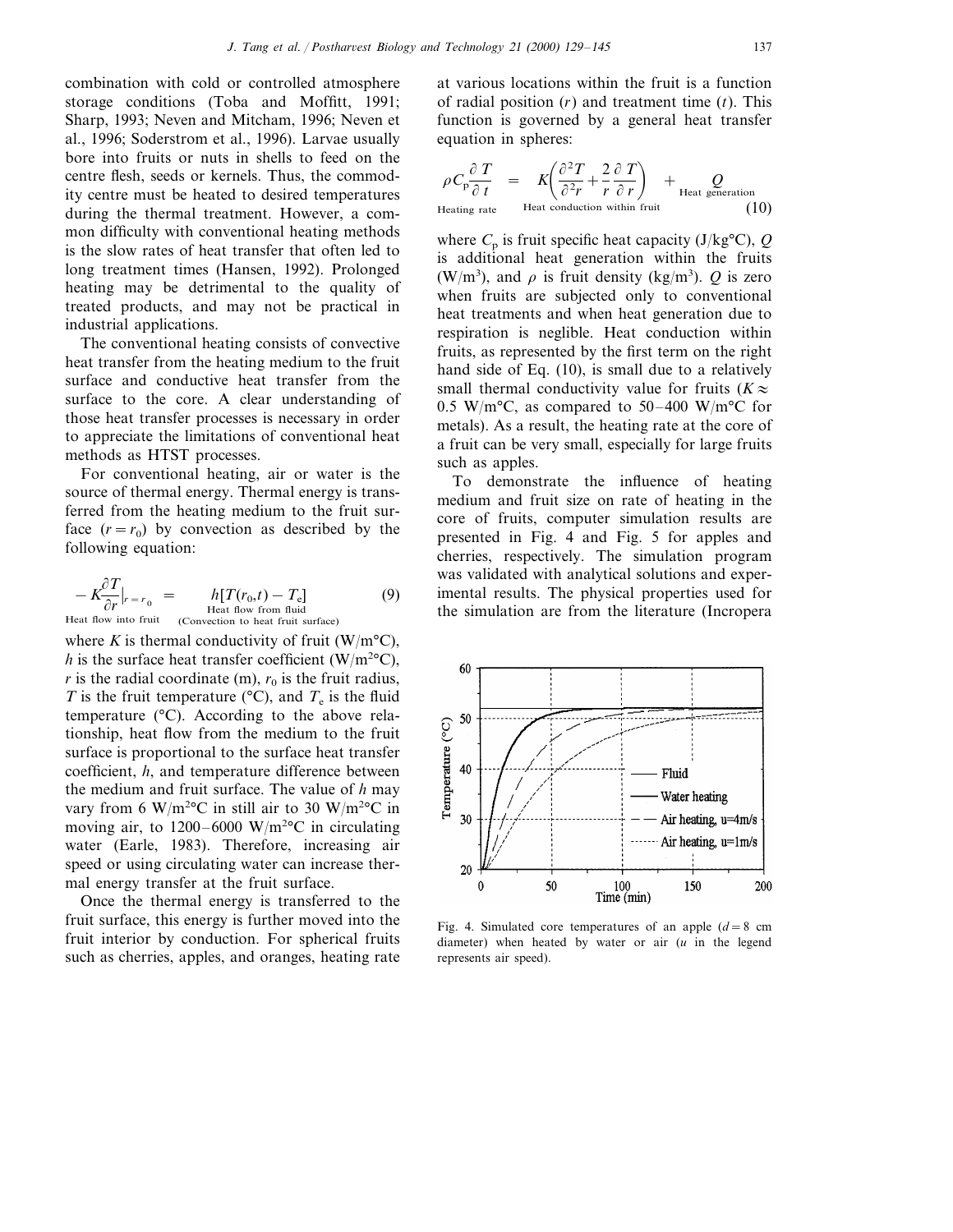

Fig. 5. Simulated core temperatures of a cherry  $(d=3$  cm diameter) when heated by water or air (*u* in legend represents air speed).

and DeWitt, 1996) and listed in Table 2. A repre- cooling (water at 18°C and 1 m/s). sentative fruit size was chosen for cherries and apples.

When heated in circulating air at 1 m/s and 52°C, the core temperatures of an apple of 8 cm diameter increased very slowly to approach the medium temperature. For example, it took about 143 min for the core temperature to increase from 20 to 50°C (Fig. 4). By increasing circulating air speed to 4 m/s, the time for the same core temperature rise was reduced to about 83 min. When heated in a circulating water bath at 52°C, the

Table 2

Thermal properties used in computer simulation for cherries and apples

| Parameters                                             | Apple | Cherry |
|--------------------------------------------------------|-------|--------|
| Diameter d (cm)                                        | 8     | 3      |
| Density $\rho$ (kg/m <sup>3</sup> )                    | 840   | 1010   |
| Specific heat capacity $C_p$ (J/kg <sup>o</sup> C)     | 3600  | 3300   |
| Thermal conductivity $K$ (W/m <sup>o</sup> C)          | 0.513 | 0.527  |
| Surface heat transfer coefficient h<br>$(W/m^{20}C)^a$ |       |        |
| Air heating at air speed $1 \text{ m/s}$               | 17    | 25     |
| Air heating at air speed 4 m/s                         | 39    | 57     |
| Water heating at water speed 1 m/s                     | 1911  | 2830   |

<sup>a</sup> Estimated from the correlation for spheres in Dincer (1997).



Fig. 6. Simulated core temperatures of an apple  $(d = 8 \text{ cm})$  by different heating methods to deliver the same lethal dose at the core (equivalent to 52°C for 4 min) followed by hydraulic

rate of fruit core temperature increase was significantly improved. Yet, it still took about 42 min for the core temperature to rise to 50°C. As the heating proceeds, the difference between the core temperature and the medium temperature becomes smaller and so does the heating rate at the fruit cores (Fig. 4).

For smaller fruits such as cherries, the heating is much faster. For the case demonstrated in Fig. 5, it took about 36 min for the core temperature of a cherry of 3 cm diameter to reach 50°C when heated in air at 52°C moving at 1 m/s. This heating time was reduced to 18 min when the air speed was increased to 4 m/s. When using circulating water, the time required to raise core temperature from 20 to 50°C was reduced to 4 min.

With the heating curves shown in Fig. 4 and Fig. 5, Eq. (7) was numerically integrated to determine appropriate treatment times to deliver the desired thermal mortality. Fig. 6 and Fig. 7 show the appropriate heating times to deliver mortality equivalent to a full exposure of 4 min at 52°C ( $M_{5.0\degree}$  = 4 min, a probit 9 process based on Fig. 2) at the centre of apples and cherries, respectively. The curves in Fig. 6 and Fig. 7 illustrate that water heating takes much less time than hot air heating to deliver the same thermal mortality to insect at the centre of the fruits. Fruit size also has a major influence on treatment times. Fig. 6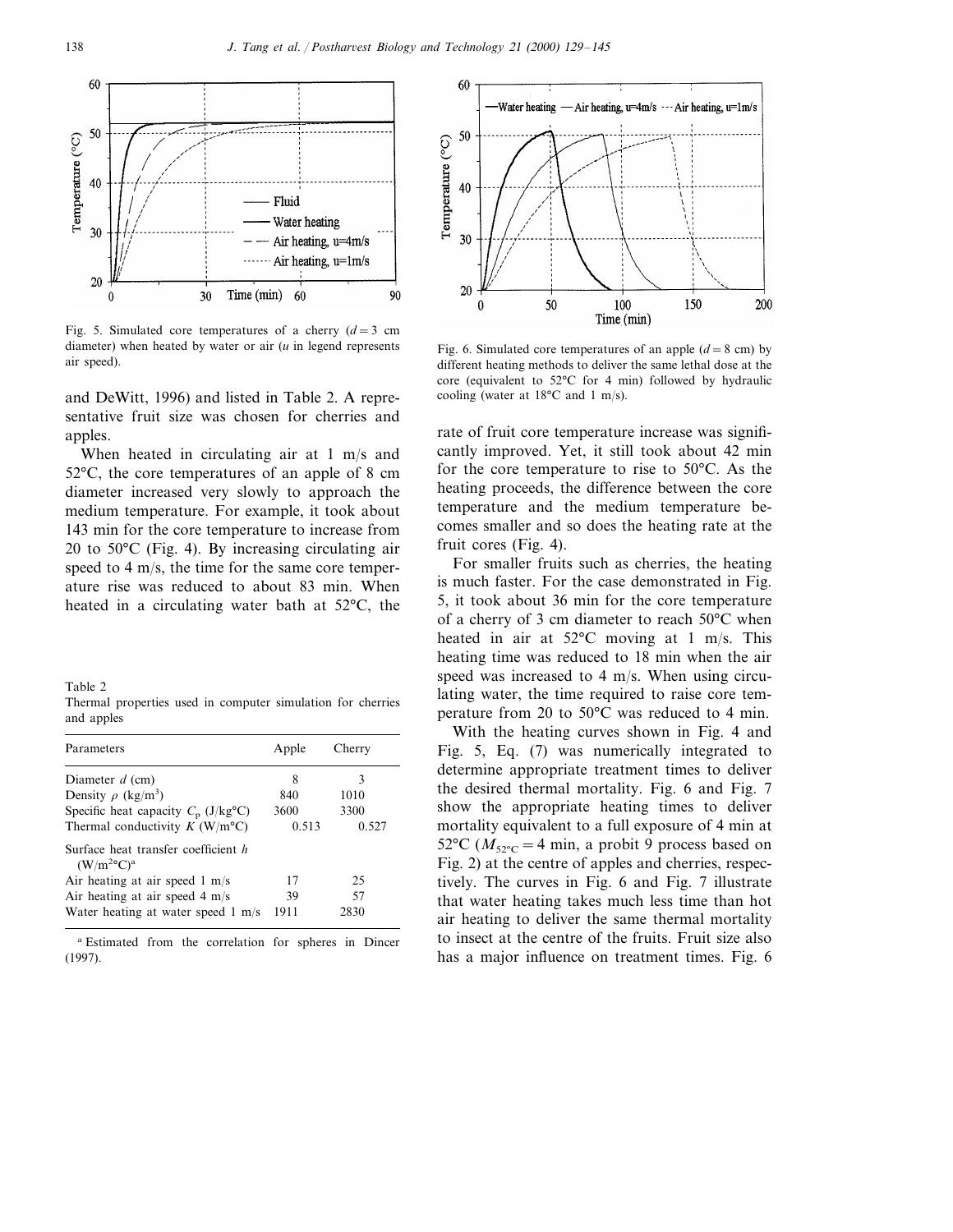

Fig. 7. Simulated core temperatures of the cherry  $(d=3 \text{ cm})$ by different heating methods to deliver the same lethal dose at the core (equivalent to 52°C for 4 min) followed by hydraulic cooling (water at 18°C and 1 m/s).

and Fig. 7 also show temperature–time histories for cooling using circulating water at 18°C and 1 m/s.

Although the treatments represented in Fig. 6 and Fig. 7 have the same effect on insect mortality in fruits, these processes have vastly different impacts on fruit quality. The cumulative effect of the heating and cooling on the quality index  $Q_{52°C}$ was estimated by numerically integrating Eq. (8) using time–temperature history data and a *z* value of 33°C. Since it is expected that the fruit surface will be heated most severely during heating, and the fruit core will be more affected during cooling, values of  $Q_{52^{\circ}C}$  (min) only for those locations are reported in Table 3. Based on the  $Q_{52^{\circ}C}$  values, it is clear that a water-heating treatment should have the least impact on fruit quality among the three heating methods. But the

water treatment may still severely damage fruit at the surface. For apples, the effect of water heating on the fruit surface is equivalent to directly exposing the tissues to 52°C for 43.9 min. The cooling contributes 11.1 min to the total  $Q_{52^{\circ}C}$  value. For cherries,  $Q_{52^{\circ}C}$  is 11.1 min for the heating and 1.9 min for cooling when using the hot water heating method. These results indicate that the heating period had a major impact on fruit quality.

The use of circulating water as a heating medium represents a practical best-case scenario in terms of delivering thermal energy to the fruit surface with conventional heating methods. But once the energy is delivered to the surface, little can be done with the heat conduction within the fruits. Therefore in those processes, by the time the treatment delivers sufficient thermal energy to the fruit centre to kill infesting insects, the fruit surfaces are exposed to high temperatures for an extended period, which might cause severe and visible thermal damage.

# <sup>4</sup>.2. *Thermal treatments based on electromagnetic energy*

Radio frequency (RF) and microwave energies interact with the commodity's interior to quickly raise the centre temperature. Electromagnetic energies are, therefore, more compatible with HTST processing than conventional heating methods. The RF or microwave treatments can be designed as a continuous flow process to allow processing of large quantities of products in a short period of time, a critical requirement for an alternative treatment useful to control insects in fruits or nuts destined for domestic and international markets.

Table 3

Impact of treatment on fruit quality  $[Q_{52}C]$  values (min)]. The *Q* values were calculated for the fruit surface during heating and for the fruit centre during cooling based on a hypothetical *z* value of 33°C. All treatments deliver equal lethal dose (equivalent to 52°C for 4 min) to 5th instar codling moths at the center of fruits

| Fruits          | Heating methods |                       |                       | Subsequent cooling (using water at $18^{\circ}$ C) that followed heating<br>methods |                       |                       |
|-----------------|-----------------|-----------------------|-----------------------|-------------------------------------------------------------------------------------|-----------------------|-----------------------|
|                 | Water           | Air $(4 \text{ m/s})$ | Air $(1 \text{ m/s})$ | Water                                                                               | Air $(4 \text{ m/s})$ | Air $(1 \text{ m/s})$ |
| Apple<br>Cherry | 43.9<br>12.0    | 54.4<br>17.8          | 71.5<br>25.4          | 11.1<br>1.9                                                                         | 10.9<br>1.8           | 10.6<br>1.8           |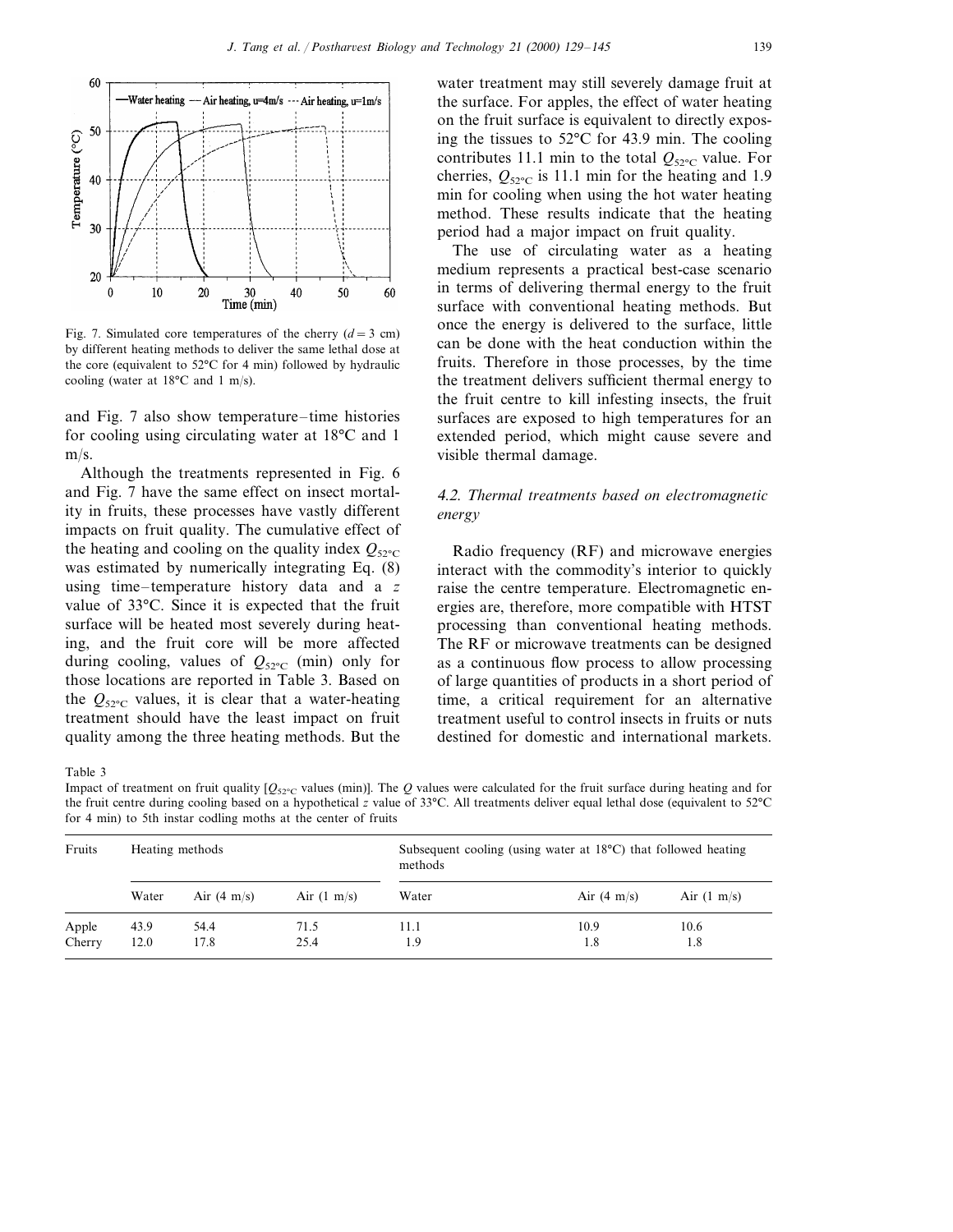RF and microwave energies (13–2450 MHz) are used successfully in the food processing industry. Treatments using electromagnetic energies at RF and microwave frequencies leave no chemical residues on products and have minimal impact on the environment.

Researchers have explored the feasibility of using electromagnetic energies to disinfest insect pests. Two studies carried out in Japan demonstrated that 100% of tobacco moth larvae, *Ephestia elutella* (Hubner) (Lepidoptera: Pyralidae), and cigarette beetles, *Lasioderma serricorne* (F.) (Coleoptera: Anobiidae), were killed when heated by 2450 MHz microwaves to 55°C for 30 s (Hirose et al., 1970a,b). A recent study demonstrated the possibility of using 2450 MHz microwaves to destroy woodworms by heating the larvae to 52– 53°C for less than 3 min (Andreuccetti et al., 1994). Hallman and Sharp (1994) summarized research on the application of RF and microwave treatments to kill selected pests in many postharvest food crops and recommended exploration of synergistic effects of radio frequency and conventional heating methods. Nelson (1996) summarized more than five decades of research on the susceptibility of various stored grain insect species to RF and microwave treatments and reiterated that RF frequencies between 10 and 100 MHz should preferentially heat insects in grains.

Early research efforts using RF and microwave energy for insect control were, however, generally hindered by comparatively inexpensive chemical fumigation. Nelson (1972) appropriately stated ''the potential for application of electromagnetic energy to insect control problems hinged on economical factors and continued acceptability of current practical methods.'' The cost of RF and microwave equipment has since dropped to a level comparable to conventional heating equipment, and the need for alternatives to chemical fumigation is becoming inevitable.

Radio frequency and microwave treatments involve the application of electromagnetic energy at 10–30000 MHz (Orfeuil, 1987). Because of the congested bands of RF and microwaves already being used for communication purposes, the U.S. Federal Communication Commissions allocated five frequencies for industrial, scientific, and medical applications, 13.56, 27.12 and 40.68 MHz in the RF range and 915 and 2450 MHz in the microwave range.

A unique feature of RF or microwave treatments is that RF and microwave energies are directly coupled to a dielectric material, such as most agricultural commodities, to generate heat *Q*  $(in Eq. (10))$  within the material. This can significantly increase the heating rates and reduce heating time. The magnitude of the heat generation is proportional to the loss factor,  $\varepsilon''$ , at a given frequency and electric field:

$$
Q = 5.563 \times 10^{-11} f \epsilon'' E^2 \tag{11}
$$

where  $f$  is frequency (Hz), and  $E$  is the electric field intensity  $(V/m)$ .

For a fast heating process in which heat conduction is relatively small, Eq. (10) reduces to:

$$
\Delta T = \frac{Q}{\rho C_{\rm p}} \Delta t \tag{12}
$$

That is, the temperature increases linearly with treatment time. Adjusting RF or microwave power can control the rate of the increase. In appropriately designed RF or microwave systems, the fruit core can be linearly heated to a desired temperature in a short time. For example, using Eq. (8), it is estimated that ramping from 20 to 52°C in 3 min using a RF process contributes only 1.2 min to  $Q_{52^{\circ}C}$  value. The shortened heating time will significantly reduce the total thermal impact on fruit quality. This is a major advantage of RF or microwave processes over conventional heating methods. The major challenges in developing effective RF or microwave processes are to provide uniform heating among fruits and to develop means to monitor and control the end product temperature.

# <sup>4</sup>.2.1. *Dielectric properties of insects*, *fruits and nuts*

The dielectric properties data for the targeted insects and host fruits or nuts provide general guidance for selecting optimal ranges of frequency and the design of the thickness of the treated bed for uniform RF and microwave treatments. The dielectric properties of codling moth and selected host materials were measured at WSU using a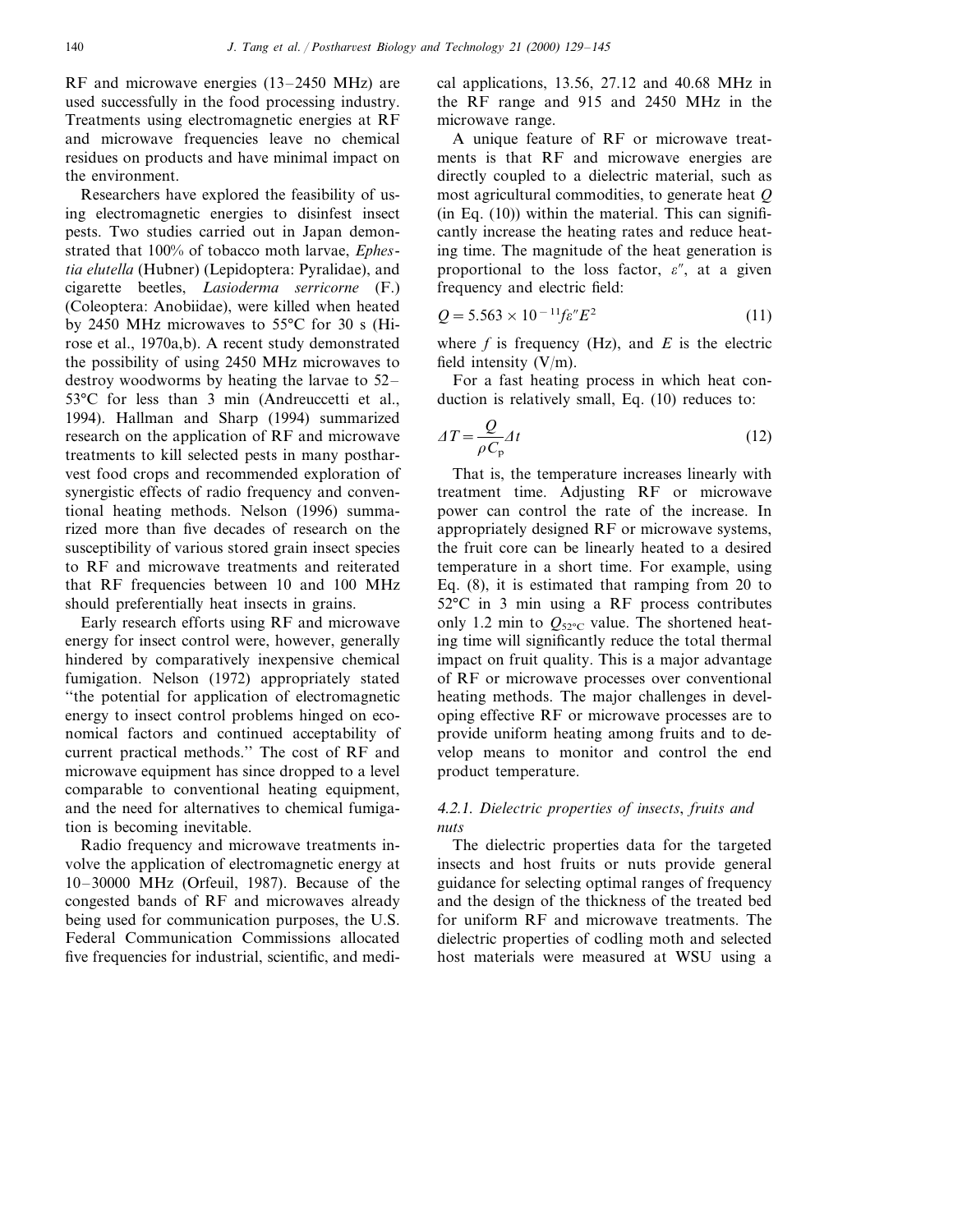

Fig. 8. Dielectric loss factors of codling moth larva (CM) cherry, apple and walnut at RF and microwave frequencies.

coaxial probe technique (HP Dielectric Probe Kit, Model 85070B, Hewlett Packard Corp., Santa Clara, CA). Detailed information on dielectric properties of codling moth larvae and some host material is presented elsewhere (Ikediala et al., 2000b).

The results of  $\varepsilon''$  for codling moth larvae and selected host materials such as cherry, apple and walnuts are summarized in Fig. 8. The dielectric loss factor  $\varepsilon''$  of codling moth larvae is greater than that of the tested host materials (Fig. 8), particularly in the RF frequency range. According to Eq. (11), a larger  $\varepsilon''$  value results in more generation of thermal energy at a given frequency, *f*, and electric field intensity, *E*. Therefore, codling moth may absorb much more energy than the host materials, especially walnuts, leading to possible preferential heating of the larvae while maintaining product quality.

### <sup>4</sup>.2.2. *Penetration depth*

The penetration depth (d*p*, *m*) of RF and microwaves in a lossy material increases with decreasing frequency as described by (Von Hippel, 1954):

$$
dp = \frac{c}{2\pi f \sqrt{2\varepsilon' \left[\sqrt{1 + \left(\frac{\varepsilon''}{\varepsilon'}\right)^2} - 1\right]}}
$$
(13)

where *c* is the speed of light in free space  $(3 \times 10^8)$ m/s) and  $\varepsilon'$  is the relative dielectric constant of the treated material. For example, the penetration depth of microwaves in apples and potatoes at room temperature increases from 1.2 cm and 0.9 cm to 4.3 cm and 2.2 cm when the frequency decreases from 2450 to 915 MHz (Tang, 2000). Limited penetration depth leads to non-uniform heating in large objects, and may in part explain the disappointing results reported by Seo et al. (1970) and Hayes et al. (1984) in which 2450 MHz microwaves were used to treat mangoes and papaya. Microwaves at 2450 MHz, however, may provide much deeper penetration in nuts and dried fruits due to low moisture content and, thus, may provide more uniform heating.

In addition to 2450 MHz microwaves, longer wavelength microwave (915 MHz) and RF energies at 27.12 MHz can be used to take advantage of deeper penetration depths and potential selective heating of insects in the host material.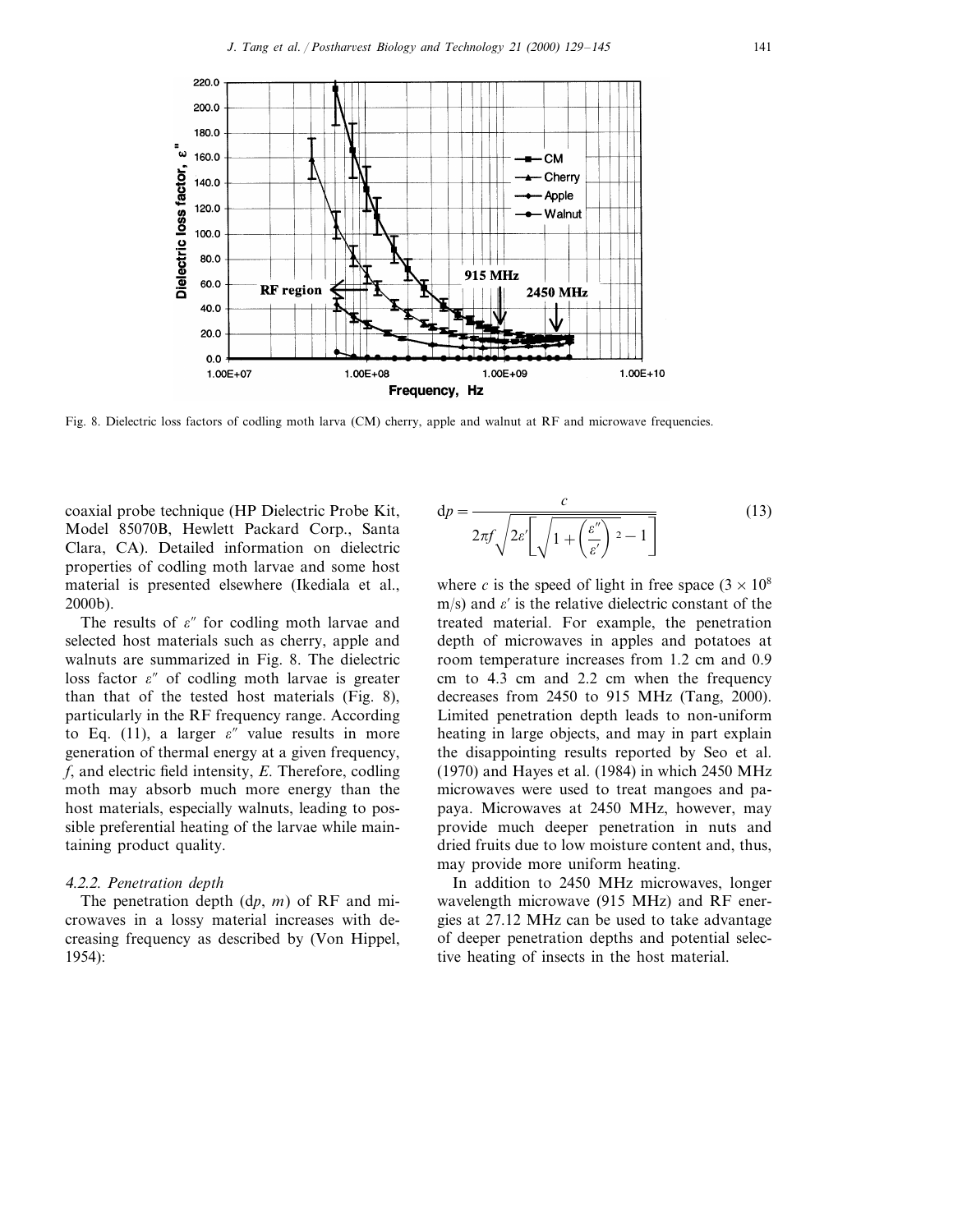

Fig. 9. Schematic view of a radio frequency heating system.

#### **5. Thermal treatments based on RF energy**

A HTST thermal treatment was developed that used RF energy to control codling moth in inshell walnuts. A 6 kW, 27 MHz pilot-scale RF system (COMBI 6-S, Strayfield International Limited, Wokingham, UK) (Fig. 9) was used for the tests. The RF system consisted of a transformer, rectifier, oscillator, an inductance-capacitance pair commonly referred to as the 'tank circuit', and the work circuit. The transformer raised the voltage to about 9 kV and the rectifier changed the alternating current to direct current. The oscillator converted direct current into RF energy at 27 MHz. The parallel plate electrodes, with sample in between, acted as the capacitor in the work circuit. The gap of the electrode plates can be changed to adjust RF power coupled to the sample between the two plates.

RF and microwave treatments have particular advantages over conventional hot air heating in treating walnuts in shells. The shell and the air spaces in the shell act as layers of insulation and slow down heat transfer with conventional heating methods, while electromagnetic energy directly interacts with the kernel inside the shell to generate heat. Fig. 10 shows typical temperature–time profiles for in-shell walnut kernel during hot air treatment (53°C at 1 m/s air velocity) and the RF treatment. With hot air treatment, the heating rates decreased as the product temperature approached the medium temperature, resulting in prolonged heating time of more than 40 min (Fig. 10). The kernel temperature lagged significantly behind that of the hot air temperature, increasing very slowly with treatment time once it reached within about 10°C of the air temperature. The small thermal conductivity of the porous walnut shell and the in-shell void hindered the transfer of thermal energy from the hot air outside of the walnut shell.

With RF treatment, walnut kernel temperature increased linearly with process time (Fig. 10), as predicted by Eq. (12). Increasing RF power input can further increase the heating rate. We used a 27.12 MHz pilot RF system to treat in-shell walnuts infested with 3rd instar codling moth larvae, using a RF specific power of 0.27 kW/kg walnuts. After 2 and 3 min treatments, the mean kernel temperature reached 43 and 53°C, respectively (Table 4). According to Fig. 2, 5 min holding at 53°C should lead to more than probit 9 efficacy.



Fig. 10. Typical heating and cooling curves for in-shell walnut kernels when subjected to forced hot air (air temperature, 53 $^{\circ}$ C; air velocity, 1 m/s) and radio frequency (RF) treatments.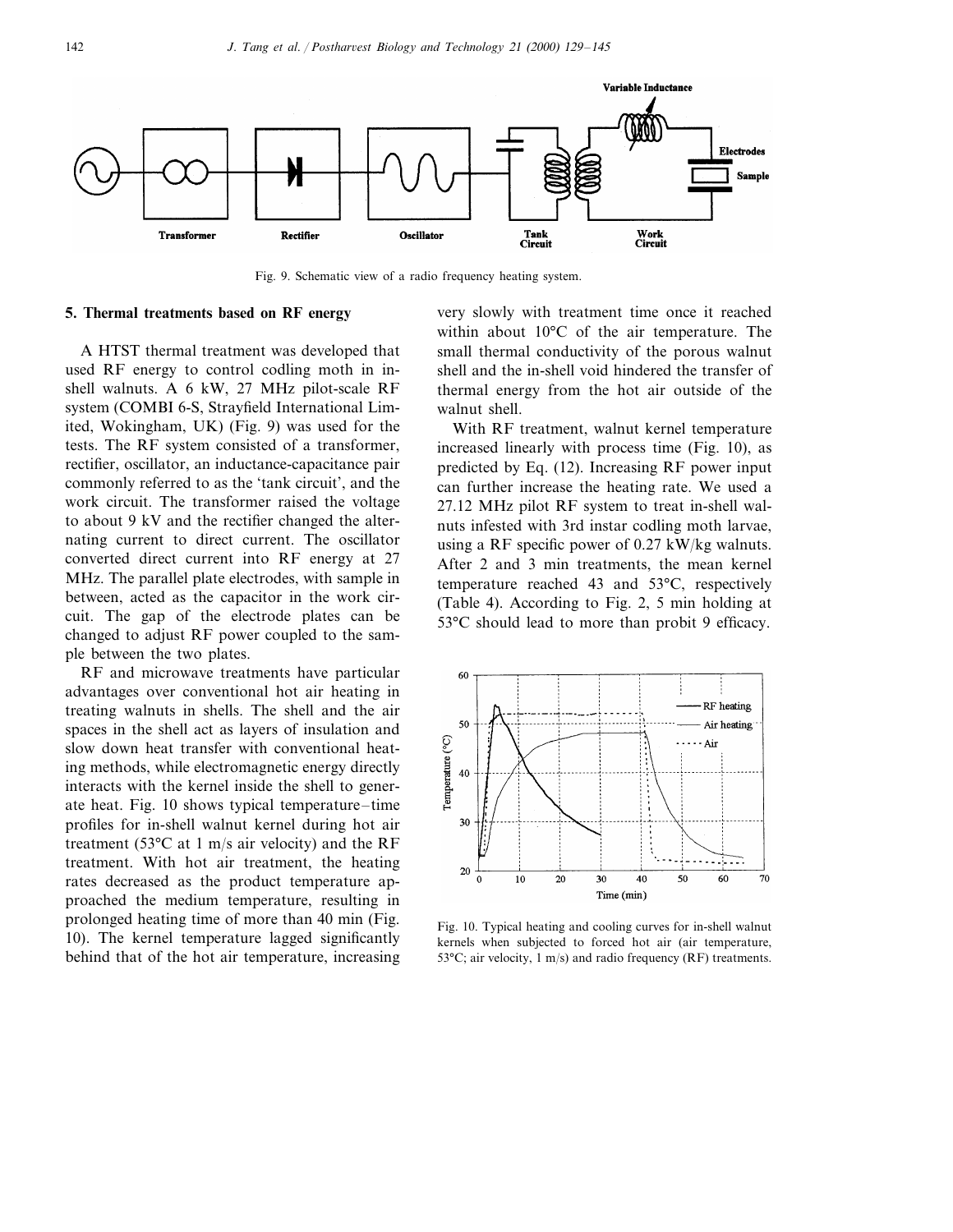Table 4

Mortality results of codling moth larvae in walnuts (20 walnuts per run and five replicates)

| Treatments                    | Mortality of 3rd and<br>4th-instars in walnuts $(\% )$ |
|-------------------------------|--------------------------------------------------------|
| Control                       | $\Omega$                                               |
| $43 + 2.5$ °C (2 min heating) | 78.6                                                   |
| $53 + 3.6$ °C (3 min heating) | 100                                                    |

One hundred in-shell walnuts, infested at one larva per walnut, were heated by RF energy in the pilot-system to 43 or 53°C, and held in air for 5 min to impart desired lethality to the codling moth before air cooling at 4°C. The results of the mortality tests are shown in Table 4. The 2 and 3 min RF treatments resulted in 78.6 and 100% mortality, respectively (Table 4).

The standard deviations in the final temperatures of the walnut kernels suggested that some walnuts were not heated to a level that would cause 100% mortality after 5 min holding time (e.g.  $\sim$  48°C after 3 min RF treatment). However, the actual kill at these temperatures far exceeded the mortality rate estimated from the TDT curves (Fig. 2). We speculate that this might have been the result of possible preferential heating in codling moth larvae due to their much larger dielectric loss factors at the RF frequency, as compared to that of walnuts (Fig. 10). Nelson and Payne (1982) reported 100% kill in the pecan weevil, *Curculio caryae* (Horn), with 40 MHz RF treatment of shelled and in-shell pecans when the kernel temperature was raised to 53°C in 15 s. A hot air treatment at 45°C, on the other hand, would require approximately 24 h to achieve a probit 9 efficacy (Soderstrom et al., 1996).

An accelerated shelf-life study (ASLT) was conducted to determine effect of the short time RF treatment (53°C final temperature and 5 min holding time) on walnut quality during long-term storage. Detailed information on the theoretical basis for ASLT can be found in Taoukis et al. (1997). The RF-treated walnuts were held at 35°C for 10 and 20 days, equivalent to 1 and 2 years storage at 4°C. The measured peroxide value and fatty acid values (Table 5) suggest that the RF treatments did not significantly affect walnut quality. It is, therefore, possible to develop a HTST continuous process for walnuts and other similar commodities to satisfy the quarantine security requirements of the industry against codling moth.

### **6. Need for furture research**

Further research is needed to determine the most heat resistant life-stage of target insect pests of economic importance and obtain the intrinsic kinetics information of this life-stage for developing treatment protocols. There is also need for studies to obtain fundamental kinetic information regarding time–temperature effects on quality of commodities. This information would allow us to establish a quality curve for each commodity (e.g. in Fig. 3) and for calculating the *z* value or activation energy for use in Eq. (8). Because of complicated nature of thermal degradation, there may exist different *z* value for different temperature ranges. Nevertheless, the kinetic information for insect mortality and commodity quality can be used in Eq. (7) and Eq. (8) in combination with

Table 5

Quality characteristics of in-shell walnuts treated by radio frequency energy (3 min)

| Storage time at $35^{\circ}$ C (day) |               | Peroxide value $(meq/kg)$ |               | Fatty acid $(\% )$ |  |
|--------------------------------------|---------------|---------------------------|---------------|--------------------|--|
|                                      | Control       | RF treated                | Control       | RF treated         |  |
| $\theta$                             | $0.26 + 0.04$ | $0.28 + 0.04$             | $0.08 + 0.01$ | $0.08 + 0.01$      |  |
| 10                                   | $0.49 + 0.05$ | $0.51 + 0.05$             | $0.08 + 0.01$ | $0.09 + 0.01$      |  |
| 20                                   | $0.93 + 0.05$ | $0.98 + 0.05$             | $0.10 + 0.01$ | $0.08 + 0.01$      |  |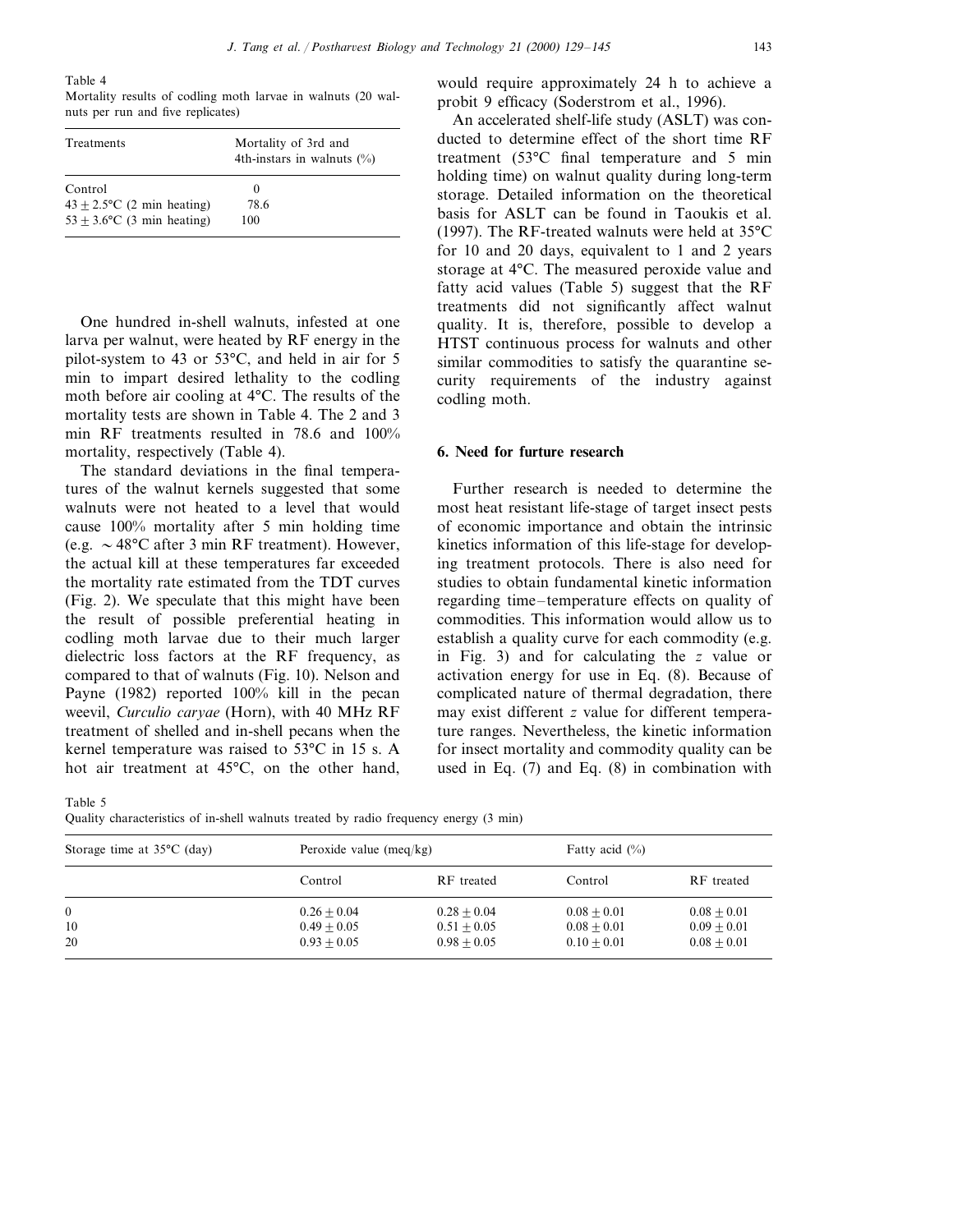temperature–time history of different treatment methods to select optimized process conditions, which will provide adequate thermal mortality of target insects and minimum impact on commodity quality. Validation tests can then be conducted with infested commodities to confirm the efficacy of the selected treatment protocols. An advantage of this approach will be two-fold: (1) the fundamental kinetic information regarding insect mortality and quality should help gain general insights into the physiological nature of the thermal death of the insect and the quality losses of commodities. Although different insects or commodities may have different tolerance to heat, they should share similar underlying mechanisms. Kinetic information on one specific insect or commodity may not be directly applicable to others, but the fundamental trend should be similar; (2) The tests for insect mortality and quality can be conducted independent of the final treatment protocols and the procedures can be standardised to allow laboratories in different nations or regions to collaborate on similar projects. Such a systematic approach should reduce redundant experimentation.

## **7. Summary**

Fundamental kinetic studies for insect pests can be combined very effectively with time–temperature history data to evaluate the efficacy of a thermal treatment and assess its impact on fruit quality. This approach can be used to develop an optimized treatment that delivers required mortality to insect, yet has minimum impact on fruit quality. Our kinetic data for codling moth suggest the possibilities of developing a high-temperatureshort time treatment as an optimized treatment protocol. But this protocol may not be possible using conventional hot water or hot air heating methods for heat-sensitive fruits or nuts, due to slow heat conduction within those commodities. Our results suggest that radio frequency heating may be effective in high-temperature-short time control of codling moths in in-shell walnuts.

### **Acknowledgements**

We acknowledge the IMPACT Centre of Washington State University, Pullman, WA and the USDA NRI Competitive Grant Program for financial support. We thank Lisa Neven, Steve Drake, Judy Johnson and Krista C. Shellie of USDA ARS and Elizabeth Mitcham of University of California, Davis CA for assistance and discussions.

### **References**

- Andreuccetti, D., Bini, M., Ignesti, A., Gambetta, A., Olmi, R., 1994. Microwave destruction of woodworms. J. Microwave Power and Electromagnetic Energy 29, 153–160.
- Anon, 1983. International plant quarantine treatment manual. Plant production and protection paper 50. Food and Agriculture Organisation of the United Nations. FAO, Rome, Italy.
- Anon., 1990. Public law 101–549, Federal Clean Air Act enacted 15 November 1990. Washington, D.C.
- Anon., 1995. Montreal protocol on substances that deplete the ozone layer. Report of methyl bromide technical options committee: 1995 Assessment. United Nations Environmental Program, Ozone Secretariat, Nairobi, Kenya.
- Dincer, I., 1997. Heat Transfer in Food Cooling Applications. Taylor & Francis, Washington, DC, p. 214.
- Earle, R.L., 1983. Unit Operations in Food Processing. Pergamon Press, New York.
- Evans, D.E., 1986. The influence of rate of heating on the mortality of *Rhyzopertha dominica* (L.) (Coleoptera: Bostrychidae). J. Stored Prod. Res. 23, 73–77.
- Guance, A.P., Madsen, H.F., McMullen, R.D., 1981. Fumigation with methyl bromide to kill larvae and eggs of codling moth in Lambert cherries. J. Econ. Entomol. 74, 154–157.
- Hallman, G.J., Sharp, J.L., 1994. Radio frequency heat treatments. In: Sharp, J.L., Hallman, G.J. (Eds.), Quarantine Treatments for Pests of Food Plants. Westview Press, San Francisco, CA, pp. 165–170.
- Hansen, J., 1992. Heating curve models of quarantine treatments against insect pests. J. Econ. Entomol. 85, 1846– 1854.
- Hansen, J.D., Sharp, J.L., 1998. Thermal death studies of third-instar Caribbean fruit fly (Diptera:Tephritidae). J. Econ. Entomol. 90, 968–973.
- Hansen, J.D., Sharp, J.L., 2000. Thermal death studies of third-instar Caribbean fruit fly (Diptera:Tephritidae) treated in different substrates. J. Entomol. Sci. 35, 196– 204.
- Hayes, C.F., Chingon, H.T.G., Nitta, F.A., Wang, W.J., 1984. Temperature control as an alternative to ethylene dibromide fumigation for the control of fruit flies (Diptera: Tephritidae) in papaya. J. Econ. Entomol. 77, 683–686.